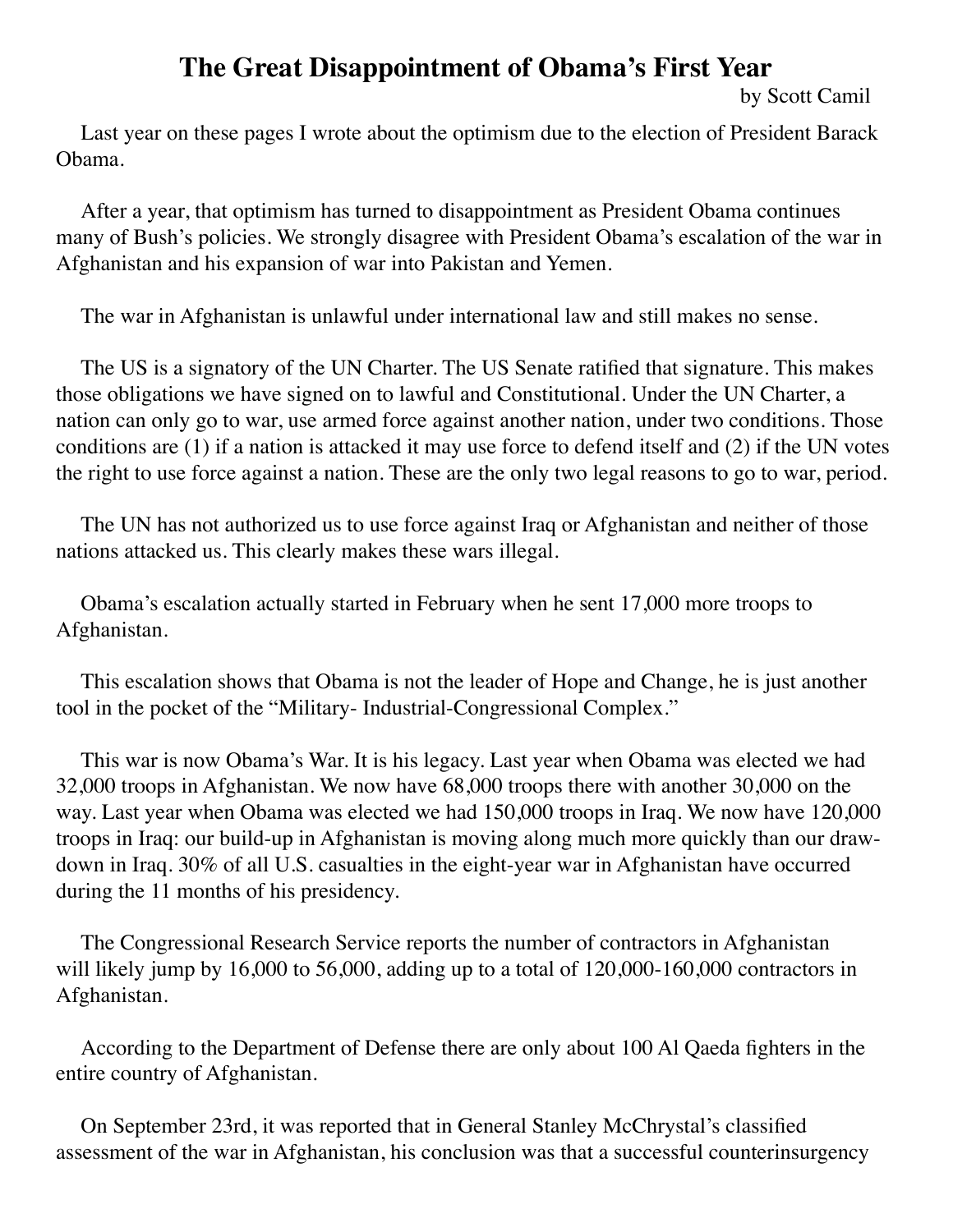strategy would require 500,000 troops over five years. If this is true, what good will only 100,000 troops after the new escalation do?

These numbers don't add up.

 We are told that Gen. McChrystal needs these troops to accomplish his mission in Afghanistan. The question here is, can we trust Gen. McChrystal's judgment?

On April 22nd, 2004 Army Corporal Pat Tillman, a former NFL star, was killed by friendly fire in Afghanistan. In an effort to hype the war, the friendly fire incident was covered up and Corporal Tillman was awarded the Silver Star, the third highest military decoration that can be awarded to a member of any branch of the United States Armed Forces.

Within 24 hours of Corporal Tillman's death, Gen. McChrystal was recommending a Silver Star for him and lying about the circumstances to the nation and to Corporal Tillman's parents. Can we trust this guy?

Obama has expanded the war in Pakistan and into Yemen. We would not call this very Nobel.

Obama has rejected comparisons between Afghanistan and Vietnam. We ask how could he possibly not see the analogy to Vietnam, which led to the collapse of Johnson's Great Society programs, and the threat of his own domestic agenda collapsing under the pressure of funding the escalation in his war.

Just as the Viet Cong were Vietnamese citizens opposed to the foreign occupation of their country, the Taliban are Afghan citizens opposed to the foreign occupation of their country.

Just as the Viet Cong weren't going to pack up and leave, the Taliban are not going to pack up and leave.

 Soon after taking office, President Richard Nixon introduced his policy of "vietnamization." The plan was to encourage the South Vietnamese to take more responsibility for fighting the war. It was hoped that this policy would eventually enable the United States to withdraw gradually all their soldiers from Vietnam.

From President Obama's West Point speech: "After 18 months, our troops will begin to come home. These are the resources that we need to seize the initiative, while building the Afghan capacity that can allow for a responsible transition of our forces out of Afghanistan."

This is the same plan – and if you remember, right after we left, those Vietnamese forces that we trained folded.

Nationalism trumps politics when dealing with a foreign occupation.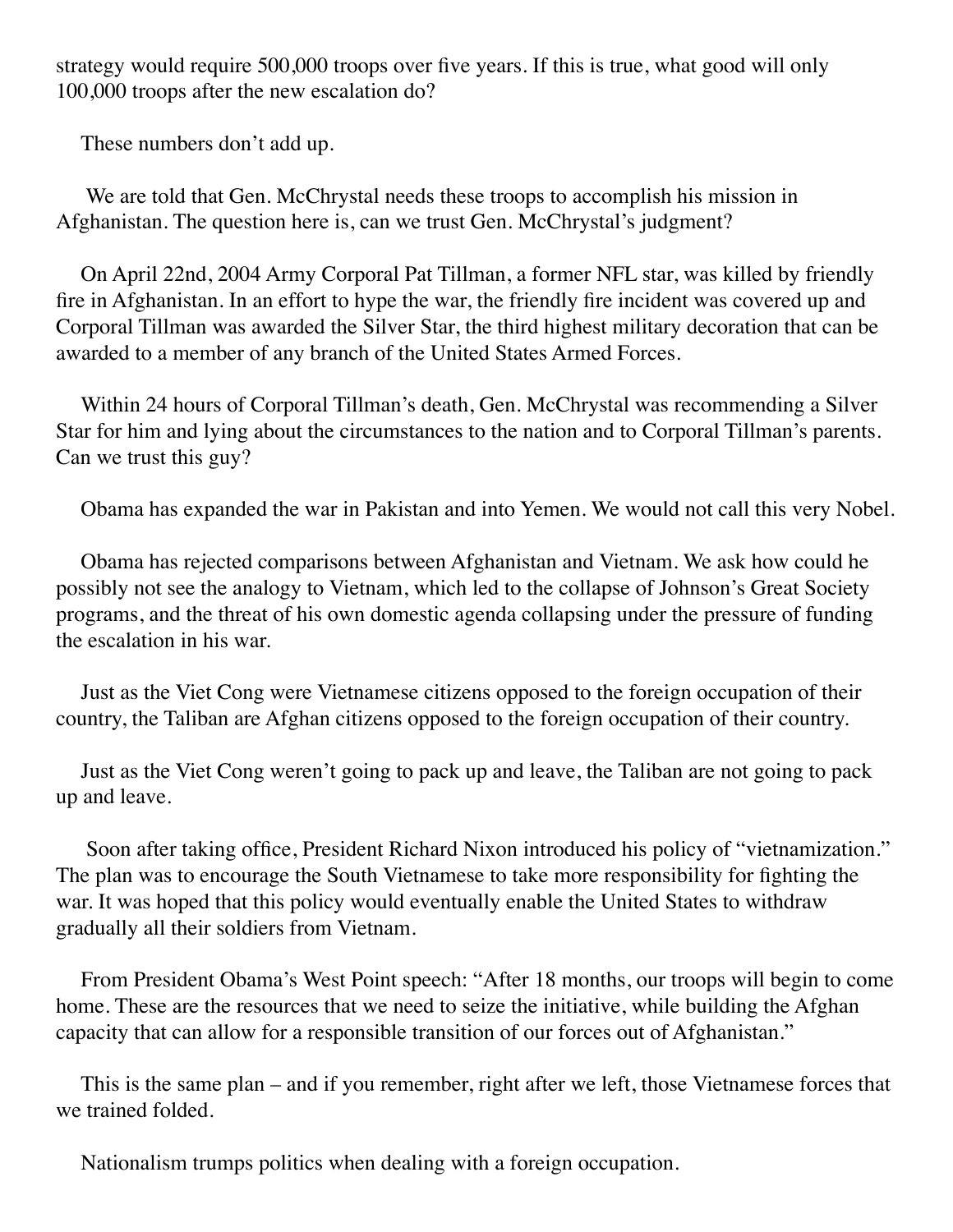The Obama claim of draw-down in July of 2011, is his "light at the end of the tunnel" propaganda.

No one, including Obama, really believes that in July of 2011 we will actually start ending the war.

When you look at Robert McNamara's book, *In Retrospect: The Tragedy and Lessons of Vietnam*, it is not hard to see the parallels.

\* We misjudged...the… intentions of our adversaries... and we exaggerated the dangers to the United States of their actions.

\* We viewed the people and leaders of South Vietnam in terms of our own experience… we totally misjudged the political forces within the country.

\* We underestimated the power of nationalism to motivate a people... we continue to do so today…

\* Our misjudgments of friend and foe alike reflected our profound ignorance of history, culture, and politics of the people... and the personalities and habits of their leaders....

 $*$  We failed then  $-$  as we have since  $-$  to recognize the limitations of modern high technology, military equipment, forces, and doctrine in confronting unconventional, highly motivated people's movements. We failed as well to adapt our military tactics to the task of winning the hearts and minds of people from a totally different culture.

\* We did not recognize that neither our people nor our leaders are omniscient. ...We do not have the God-given right to shape every nation in our own image or as we choose.

### **Afghanistan is known as The Burial Ground of Empires, the place where empires go to die.**

We are taught in the military that it is our Duty and Obligation to disobey an unlawful order.

We are not taught how to distinguish between a lawful order and an unlawful order.

We are not taught a process for disobeying an unlawful order.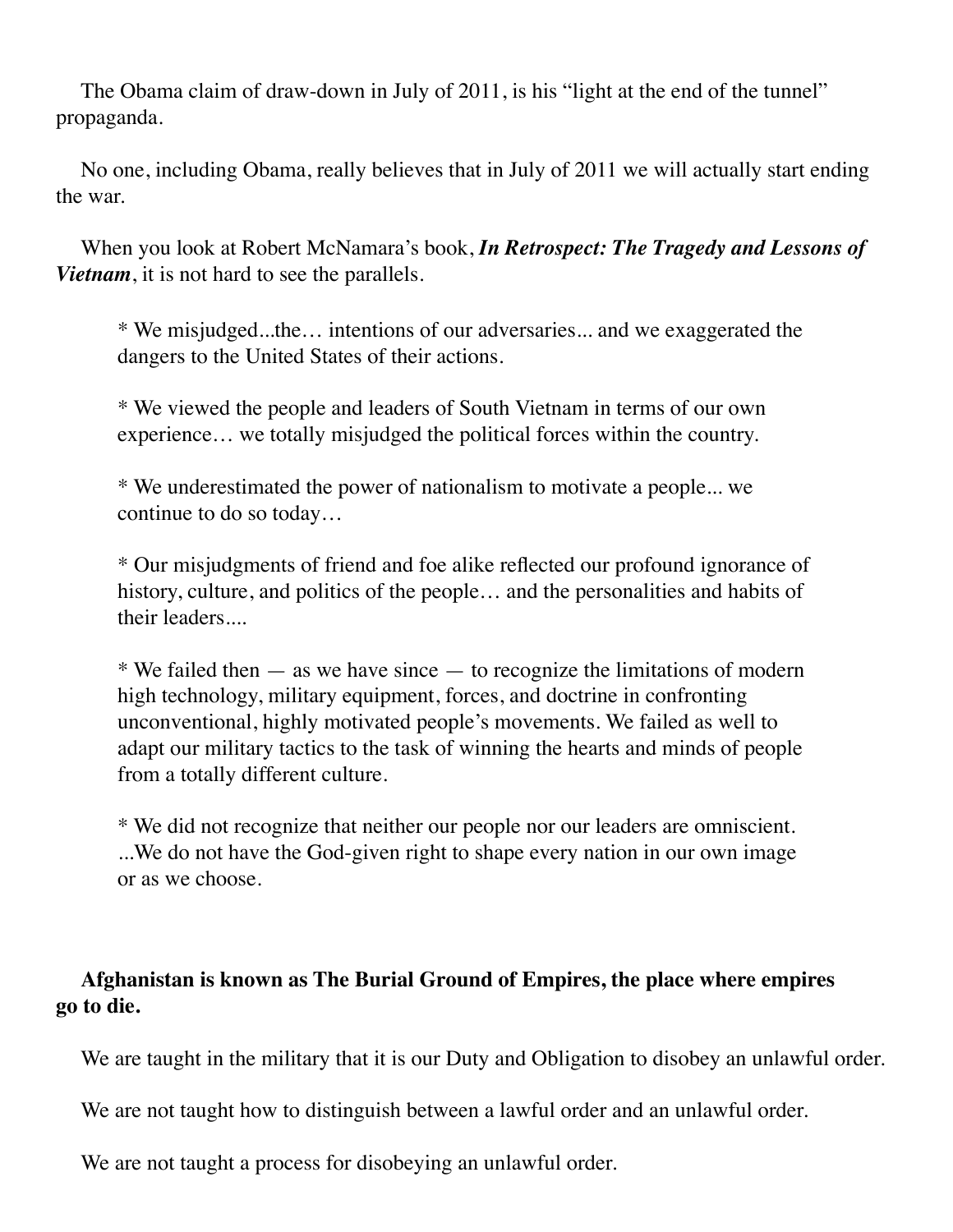Years ago I wrote the Pentagon to find out the definition of an unlawful order. Their response blew me away: "All orders are considered lawful."

So this duty and obligation to disobey an unlawful order is used only to protect the asses of those up the chain of command, not to keep the troops from using unlawful behavior.

## **Logically speaking, any order to deploy to an unlawful war has to be an unlawful order.**

## **It is the Duty and Obligation of those in the military to disobey unlawful orders.**

#### *Other Obama disappointments:*

• His refusal to prosecute those responsible for torture and his protection of them.

• His refusal to join the international ban on land mines.

• Universal Single Payer Health Insurance is the only real solution to the monopoly that the insurance industry has on our health care system. From the beginning Obama refused to allow single payer to be part of the health care reform debate. This stance runs counter to Obama's statement that he believes health care is a right.

• The continuation of renditions, secret abductions and transfers of prisoners to countries that use torture

• His acceptance of the military coup in Honduras

• The Wall Street bailout and placing those responsible for our economic collapse in charge of our economy.

• Obama has broadened the government's legal argument for immunizing his administration, government agencies, & telephone companies from lawsuits surrounding the National Security Agency's eavesdropping.

• Although Obama has condemned the continued expansion of Israeli settlements, Israel continues the theft of Palestinian land and the expansion of settlements with no worry of loss of US aid.

 After 8 years of a president who was not very articulate, many liberals have been fooled by President Obama's articulate speeches; they have lost sight of the Orwellian nature of his speeches - he does not walk the walk. This should shatter the illusion that just by electing Democrats we will have meaningful change.